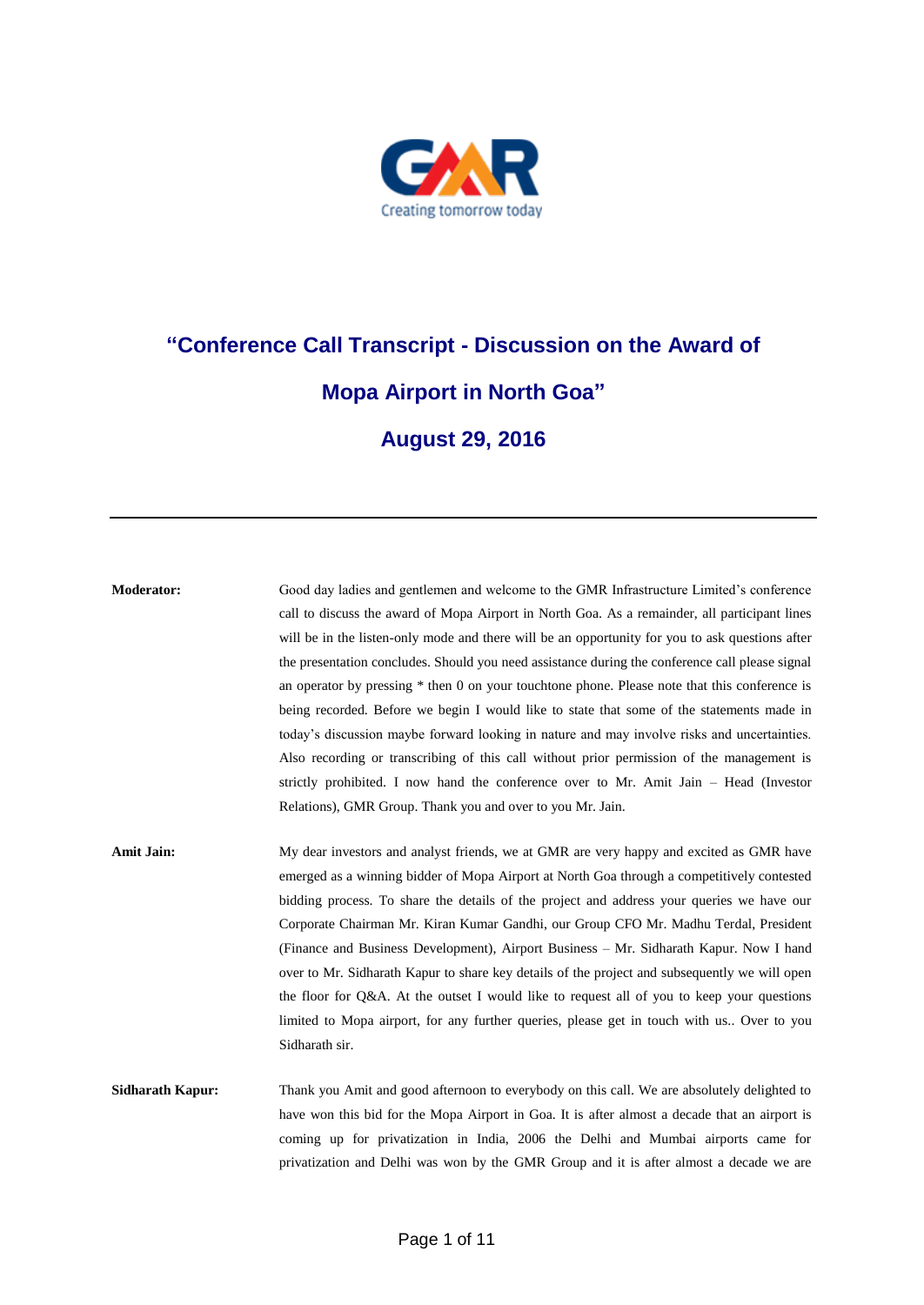

seeing activity on airport privatization in India and we are absolutely delighted to have emerged as the winning bidders in this opportunity. Let me very quickly give you some key highlights of this project and then we can take up question and answer.

The project is to develop finance and operate the Greenfield airport in Goa, in the location called Mopa. The granting authority is the Government of Goa. The concession period is 60 years which is split into two segments; the first segment of 40 years is available unrestricted, after that there is another segment of 20 years which is to be bid out by the Government of Goa again, though the existing bidder which is GMR Group in this case would have a 10% ROFR on the bid out of the next 20-year portion of the concession. We expect the letter of award to come-in in the next few weeks although the timeline mentioned in the RFP is 60 days but we are expecting the government to move faster. They have already announced that they want to lay the foundation stone early sometime in October. The timelines are 60 days from emerging as the winning bidder, a LOA is to be issued. Then after that within 45 days the concession agreement would be signed and then after that we have to submit the master plan within 60 days. Financial close has to be completed within 6 months from the timing of concession and the construction period is stipulated as 3 years from the financial closure. We have offered a revenue share of 36.99% which is the winning bid. The second highest came from Airport Authority of India who are also the existing incumbent airport operators for the Dabolim airport and third highest was Essel which is the new entrant in this bidding for airport they had a consortium with Incheon. This is a regulated airport by AERA. There is a clear stipulation of hybrid till 30% cross subsidy. The revenues from real estate are very clearly excluded from the cross subsidy. There is 2032 acres available for city side development for real estate for a period of 60 years and in this 232 acres it is unrestricted land use except of course residential and industrial is not allowed very specifically. We have to build for a minimum capacity of 4.4 million passengers in phase I and level of service is level C service and we have to maintain a ASQ rating of 4.2 throughout the concession period. So very quickly I think those are key highlights of this project and I would now hand this over for any question and answers.

**Moderator:** Thank you very much. We will now begin with the question and answer session. The first question is from the line of Ashish Shah from IDFC Securities. Please go ahead.

**Ashish Shah:** The first question is that you said the minimum capacity required is 4.4 million but what is the initial capacity you are planning; what would be the project cost and the funding structure for the same?

**Sidharath Kapur:** So as I mentioned minimum stipulated capacity is 4.4. We have done an assessment of the traffic especially considering the existing airport which is the Naval enclave and is constrained on the air side and naturally cannot grow beyond 5-5.5 million. Considering all this our estimate is that we would want to build for a minimum of 7.7 million to start with. The total CAPEX over the entire project concession period is expected at 3000 crores. Our estimate is slightly less than 3000 crores though the government of Goa's estimate was 3000 crores. We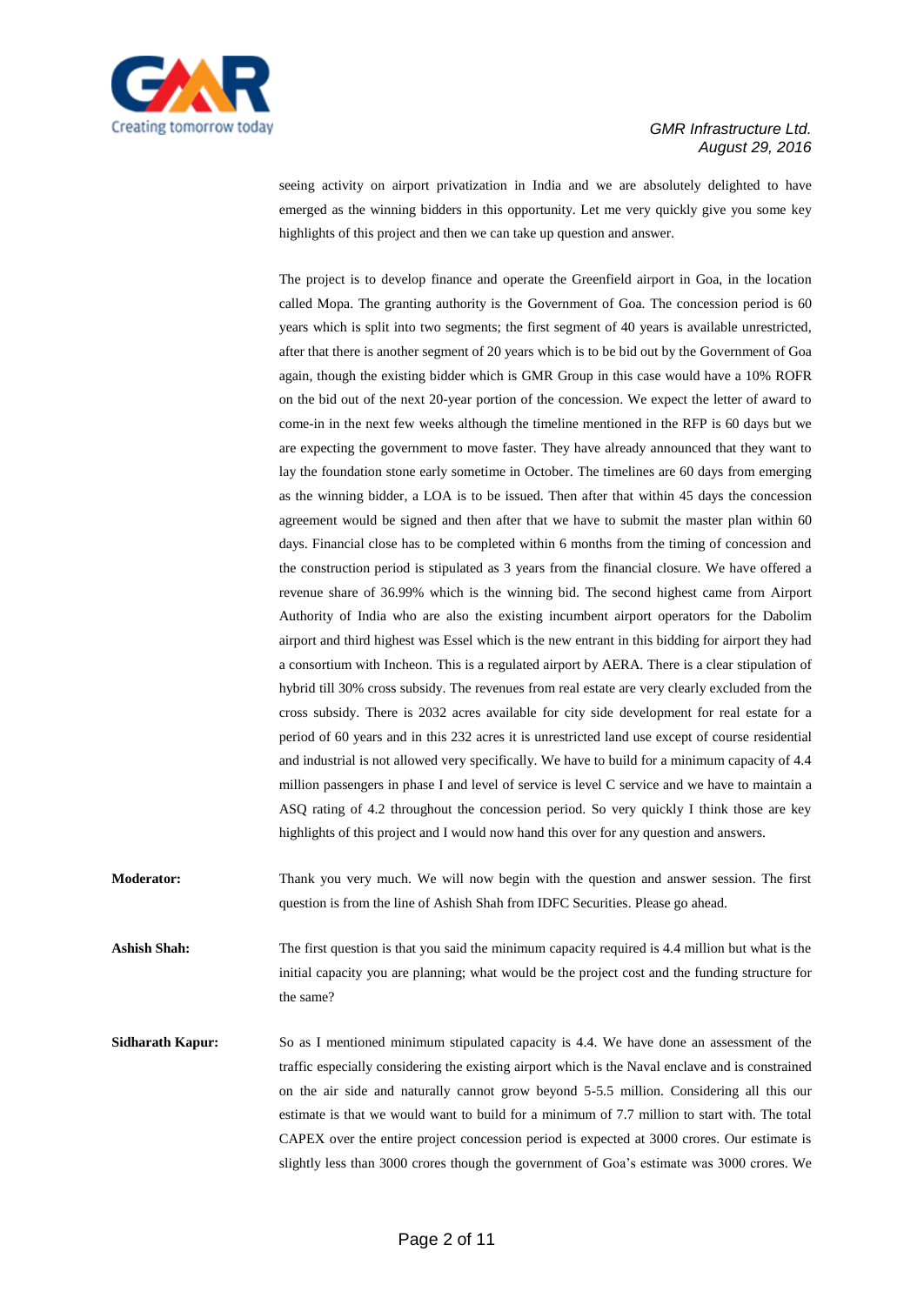

expect that it should be in the range of about 2500-2800 crores over the entire project period in different phases. The first phase we expect the CAPEX to be about 1500-1800 crores.

**Ashish Shah:** And would this be funded by any monetization of any land or anything or apart from the debt and equity would land monetization also be used here or this is predominantly going to be funded by debt and equity?

- **Sidharath Kapur:** We are yet to approach the banking sector though we had early stage discussions with them on the funding pattern. We are right now envisaging a 70-30 debt to equity. On equity side we expect some deposits to come from concessioners as well as from some real estate monetization. It will take some time for real estate monetization to get ramped up. We have taken a fairly realistic and reasonable view of monetization of this 232 acres of land over the next few years and whatever we plan initially there would be some deposits and rest of it would be funded by equity which we would be in a position to meet out of our existing resources at GMR Airports.
- **Ashish Shah:** Sir the land side again, do we have all the lands which is required for the airport as well for the commercial development of 232 acres?
- **Sidharath Kapur:** Yes, most of the land is already acquired. 95% of the land is acquired. Another 5% is now getting closed in fact they have closed it just a few couple of weeks back, even that 5% land is not a constraint because the 95% which is already acquired would be covering all the essential areas of runway, terminal etc as well as the city side development. So land acquisition is not a problem at all.
- Ashish Shah: And all other clearances are in place like environment clearance and site clearance and everything?
- **Sidharath Kapur:** Absolutely.

**Moderator:** Thank you. The next question is from the line of Atul Tiwari from Citigroup. Please go ahead.

Atul Tiwari: My question is on the treatment of real estate deposit, so is the concession agreement clear on the ROE or the cost of equity that will be attributed to the deposit that will be mobilized from the real estate?

**Sidharath <b>Kapur:** See as far as real estate deposits are concerned this issue is still opened as far as existing airports are concerned and therefore we cannot take a view which is different to what the regulator is currently taking. If of course there is a positive outcome at appellate level because this issue is pending at the appellate level that will be an upside. So considering that existing regulator situation we have factored or bid and that has been considered in the bid submissions.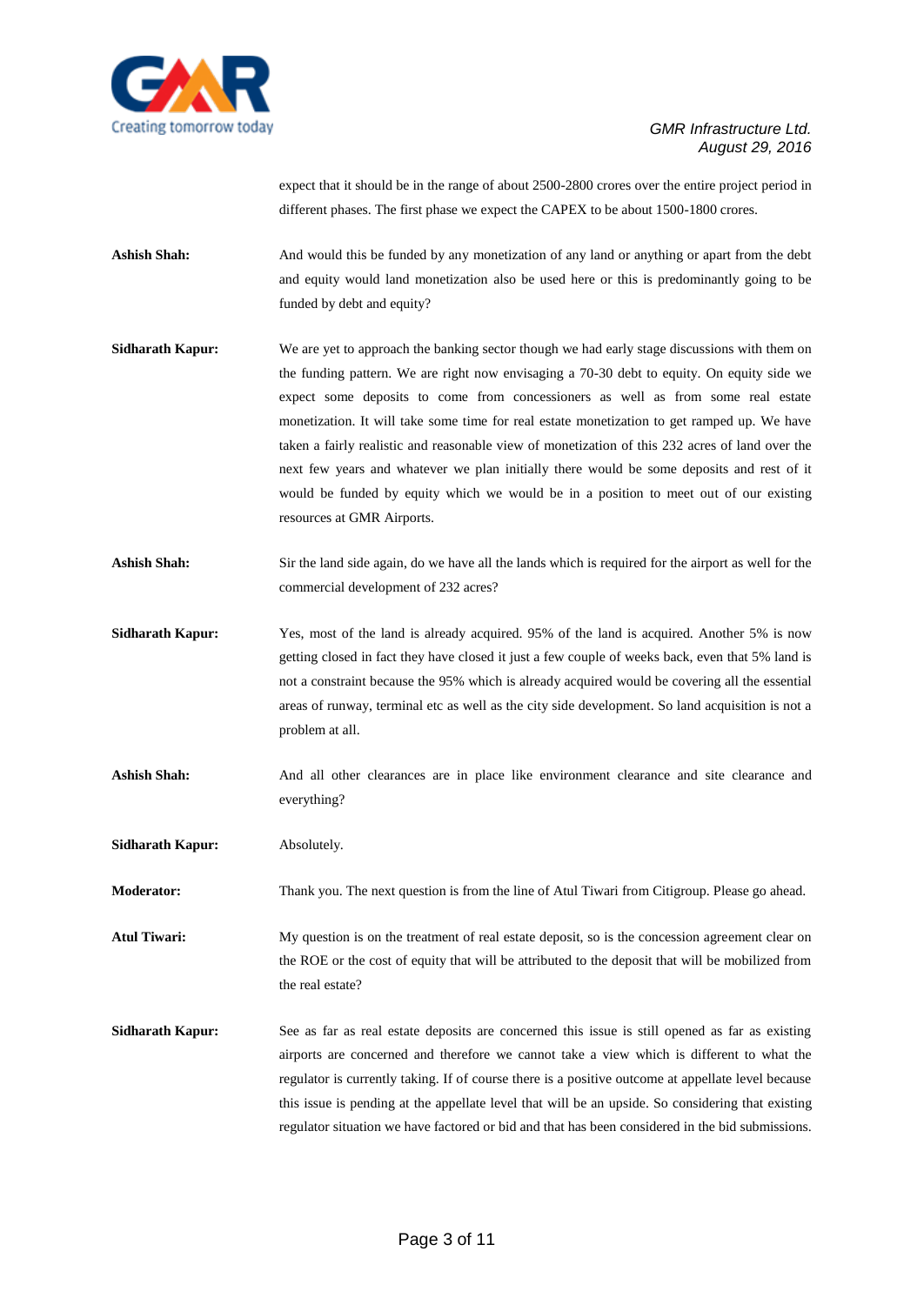

- **Atul Tiwari:** So what is the concession because obviously when the bidding would have happened in the pre bid meeting this question would have been asked, right? So has it not been made clear whether the real estate deposit will earn 0% ROE or they will earn 16% ROE or 20% ROE, this has not been made clear at the time of bidding. It has been left for the future probably right?
- **Sidharath Kapur:** This is based upon whatever is the outcome from the regulator but in our model we are considering more of lease rental and very less of deposit and in our bids we were not factoring in any return on the deposit. Therefore, because ultimately this is the issue which is pending in appellate and it is subject to regulatory and legal outcome. So you will have to bid little cautiously considering this issue which is pending in the appellate.
- **Atul Tiwari:** And sir the current airport I think at Dabolim, what is the annual throughput of passengers currently?
- **Sidharath Kapur:** Currently the traffic in Dabolim is about 5.5 million which has been growing exceedingly fast over the past 3 years. We have been seen almost 20% CAGR over the last 3 years; there is a very strong growth momentum because of the tourist potential. In fact, Goa as a tourist destination has now become a year-around destination. We were there just during this bid period and this is actually off season and hotel rooms are not available. There are number of conferences, there is a 4x4 rally going on and Goa as a destination has in fact become one of the hottest destination in India. The existing airport in Dabolim is a constrained airport and despite this constraint, in fact in the last 3 months they have seen a CAGR growth of almost 40% in terms of traffic and the existing airport does not because of its constraint is not able to accommodate the true potential of growth that we expect to come in case it was the completely unconstrained airport system.
- Atul Tiwari: And I believe that you mentioned that the capacity of the existing airport is roughly 5.5 million passengers. So it is kind of running at 100% capacity and managing somehow with the growth.
- **Sidharath Kapur:** That is right. Existing airport is really constrained and they have slot restrictions from morning 8:30 to 1 O'clock in the afternoon, no scheduled flights are allowed there. So there are lot of restrictions in the existing airport.
- **Atul Tiwari:** So all the incremental traffic will flow to the new airport when it is ready in 2023, so that is good to know and sir the last question is this Rs. 1500 crores of CAPEX for phase I how much capacity it will create, 4.4 million passengers?
- **Sidharath Kapur:** No, we want to create slightly higher capacity of about 7.7.
- Atul Tiwari: So Rs. 1500 crores is for 7.7 million passengers and then when the...?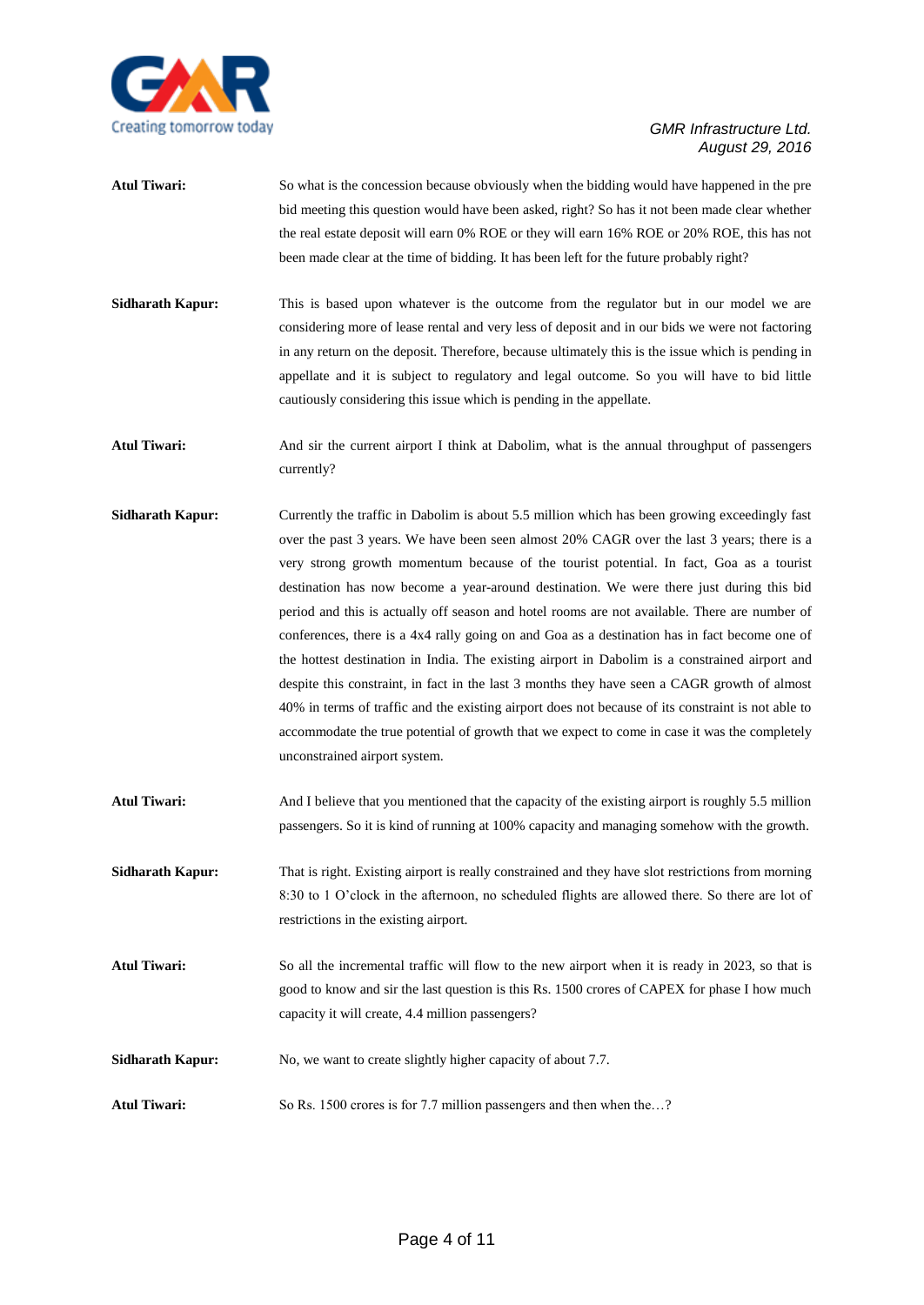

**Sidharath <b>Kapur:** It is not as if that there is direct correlation because you are also spending this money on the Airside, the runway, the parking bays, the taxiways, all that is taking care of any future growth also. It is only the terminals capacity which is going to be 7.7.

Atul Tiwari: Okay and sir what can be the peak capacity, say over 40 years?

**Sidharath Kapur:** The ultimate capacity of the airport will depend up on the growth which comes in. Target right now is about 30 million over the next 20-25 years but that can change depending on traffic growth and with the one runway you can actually build a parallel second runway which is dependent. So you can take that capacity which is higher than 30 also but right now it is envisaged as 30 million and I just wanted to clarify that it is not that the overflow of traffic will come from existing airport. both the airports of course will compete with each other and ultimately we have made a realistic assessment of traffic which is based up on the existing airport which is constrained, so you will have to factor in the fact that this is not a true two airport system. The existing airport is constrained and there are naval restrictions. The existing airport is going to be completely unrestricted and unconstrained and therefore keeping in mind these two airports which are not equal in nature, there would be a realistic assessment of traffic which is expected to grow much more faster in the new airport as compared to the existing airport and North Goa itself (this airport is in North Goa) and if you know Goa, North Goa has all the lively beaches. It has a lot of active resorts and all the new hotels and resorts are coming up on the North side. So that is also going to be a locational advantage from a airport perspective.

**Atul Tiwari:** And sir this 232 acres of land it is unrestricted use except for industrial development.

**Sidharath Kapur:** Industrial and residential.

**Atul Tiwari:** Okay and it will not be a freehold land of course, it will be a leasehold land till the concession is there.

**Sidharath Kapur:** Yes, like any concession.

**Moderator:** Thank you. The next question is from the line of Prem Khurana from Anand Rathi. Please go ahead.

**Prem Khurana:** What I want to understand was I mean there is still some ambiguity on this return on equity that we have been assured on our equity that we come at**,** right? We have been assured 16% for our operational assets as of now and we been seeking higher ROE. As far as arbitration process or operational assets are concerned therein we are fighting for two things, one is your return on security deposit that you get on real estate and second is your return on equity which is 16% as of now and you have been seeking some higher return on equity, so is it fair to assume that while bidding for this project you would have considered only 16% and not higher equity return?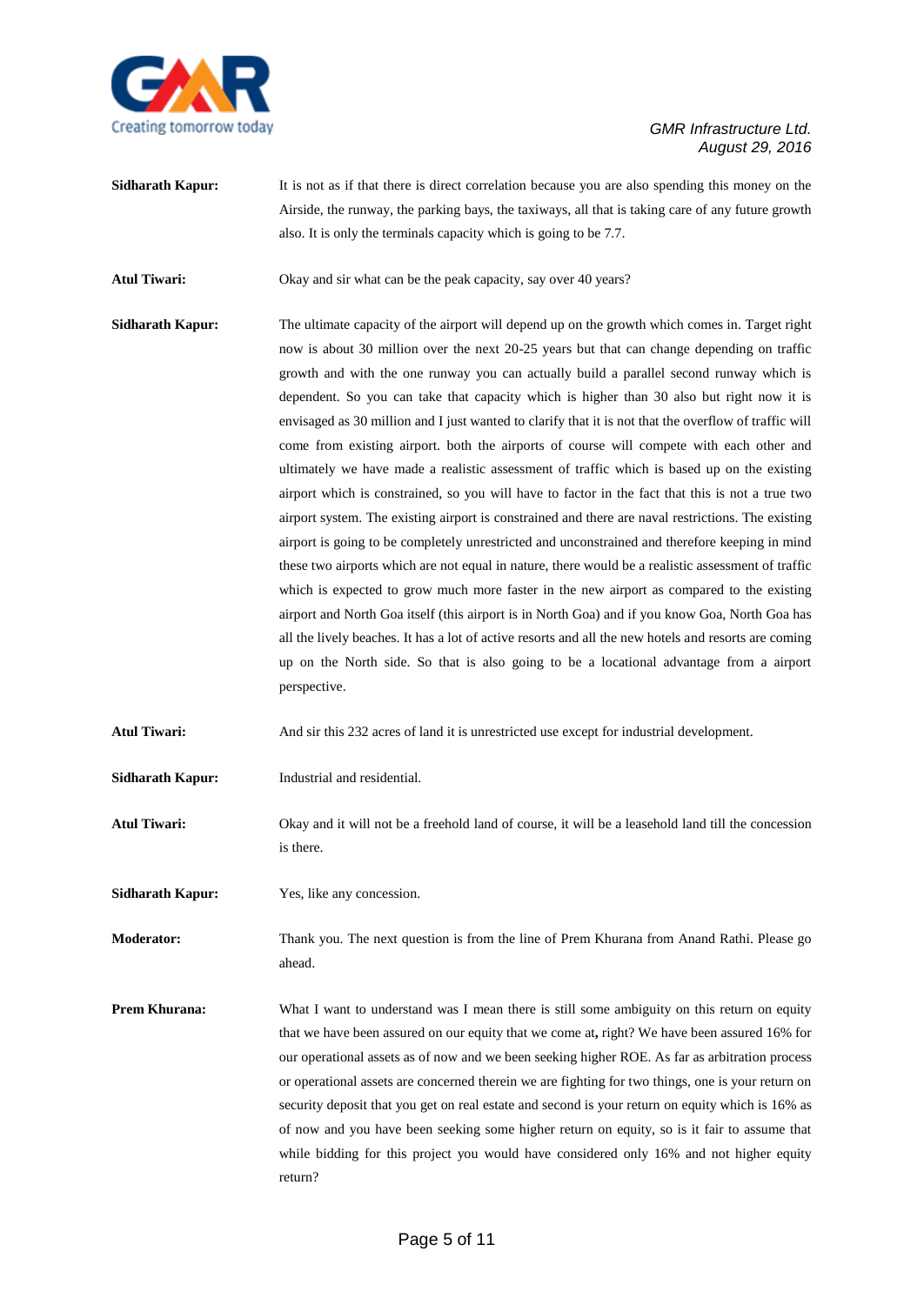

- **Sidharath Kapur:** I would not like to comment on because this is a matter which is subjudice. I would not like to comment on what ROE from the regulator we had assumed. This issue is pending in appellate and there are upsides which are possible on the ROE.
- **Prem Khurana:** Okay and once our airport was to come into operation what kind of traffic shift are we expecting from the existing project that is there in the Dabolim Airport; how would these airlines be, whether they would be required to shift the entire operation to this airport if they want to this airport or it will be a mix, they will be allowed to have operation in both the airports?
- **Sidharath Kapur:** Both airports would compete against each other but as I said earlier that one is a constrained airport and the other is an unconstrained airport and any airline would have to take a call where they would want to move their operations, whether they want to continue on the existing airport or they want to move to a new airport which is unrestricted. Now that is a call airlines will have to take. Our experience of course shows and this is a normal logical trend also that airlines do not want to operate in two airports in the same location. So that is the call which airlines will have to take. We have of course done a very detailed assessment and our traffic assessment has been done considering two airport system and also considering the possibility of airlines preferring this airport over the existing airport.
- **Prem Khurana:** Okay but given the fact that your existing airport is a depreciated asset, so if I was to kind of determine tariff, given the fact that it is a depreciated asset I mean it will be somewhat lower than your new facility, so if I were to look only for cost benefit analysis it will be beneficial for airlines to kind of operate from existing but then I understand there is constraints in terms of time and all?
- **Sidharath Kapur:** We have factored in all that and considered all that in our bid because we understand the Indian regulator system better than anybody else; we understand the Indian market better than anybody else. In terms of traffic I would again reiterate that we have done a very detailed assessment and we expect that the airline would prefer an unconstrained airport over restricted airport. Just to give you an example, today from Chennai there is only one flight a day from Chennai to Goa. There is only one flight a day from Ahmedabad to Goa. Because of restriction in fact there are two flights in the night, there is one flight at 2 O'clock in the night from Bombay, there is another flight at almost 11:30 in the night from Bombay which I mean from a tourist perspective who would want to take that flight but that is the flight available because of traffic restriction. So having said all that I think we feel that the traffic growth in the new airport is going to be extremely robust. There is a latent demand of traffic which has not been met because the exiting tourist traffic growth is growing at a faster pace than the traffic growth at the airport. There is a significant difference in that and that is primarily because of the constraints in the airport system in Goa and we believe that we will unlock that and make available a destination which is one of the most premier tourism destination in India and give that destination a world class airport that it deserves.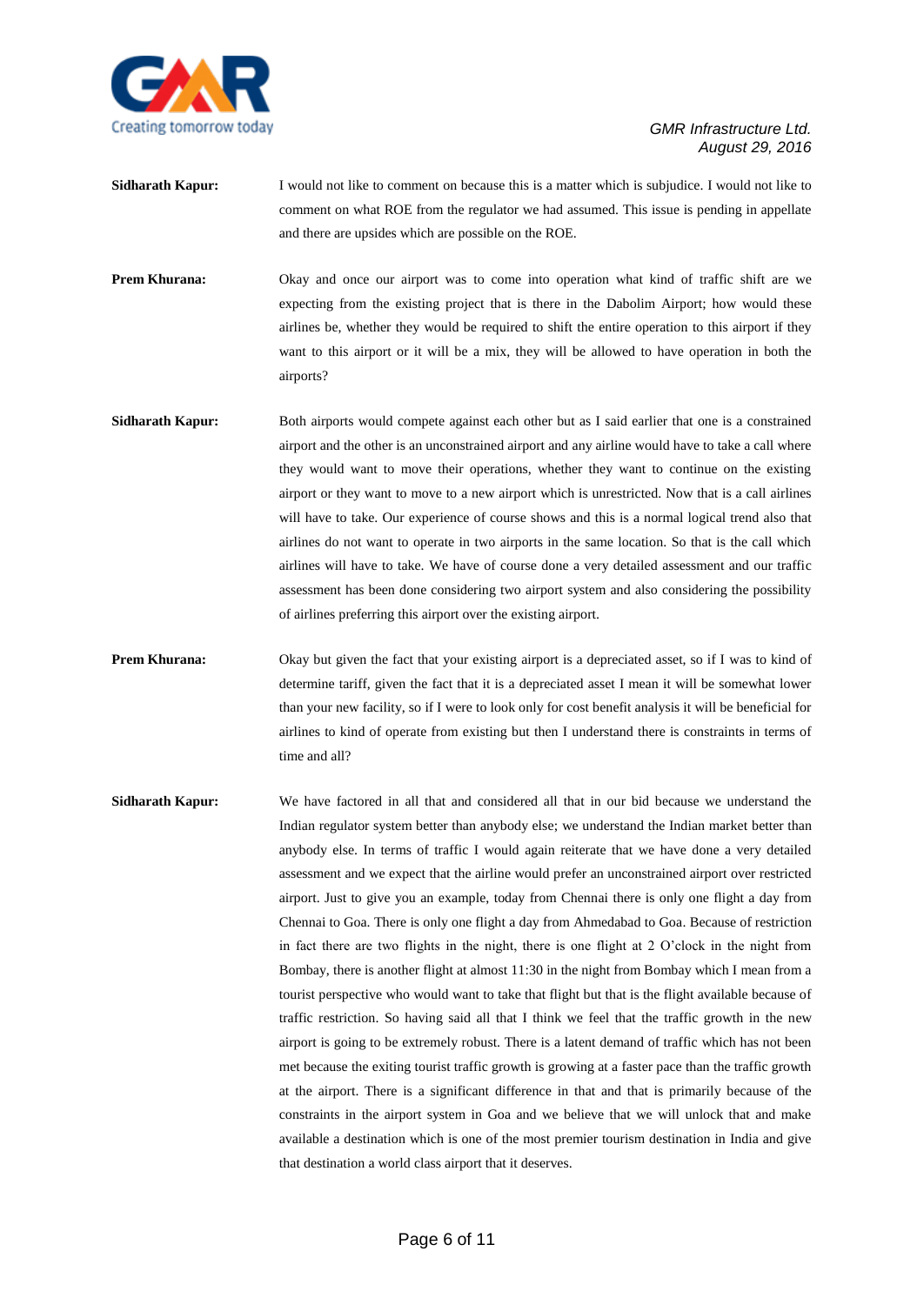

- **Kiran Kumar Grandhi:** Just to add to Sidharath, if you some of you have landed in the Goa airport in recent times it is a big pain traveling because of the kind of time it takes whether to check in security queues or check in immigration. So it is not a pleasure travelling. So there is lot of one is the experience, experience of traveling through the present airport versus experience with GMR which we are going to create in the new Goa airport. So the experience that you have seen in Hyderabad and Delhi airport we have created an experience. So with the experience and with the relationship and the experience we are dealing with airlines we are confident that we would like to handle the maximum traffic out of Goa airport.
- **Moderator:** Thank you. The next question is from the line of Rajarshi Maitra from Axis Capital. Please go ahead.
- **Rajarshi Maitra:** My first question is, if you can just tell me that is the existing airport versus our airport that we will build, what is the kind of distance between these two and also the distance vis-à-vis the main hubs from where the passengers will fly out, so if you can just give that comparison?
- **Sidharath Kapur:** The existing airport is about 20 KM from Panjim and the new airport is going to be about 35 KM from Panjim. In terms of traffic flowing in, of course Bombay and Delhi are the main speeder cities from where traffic flows but we believe that there is a huge latent demand of traffic which needs to flow directly. As I was saying earlier from a place like Chennai there is only one flight a day. From a place like Ahmedabad there is only one flight a day and from places like Pune, from places like Lucknow, from places like Chandigarh there is a likely demand of direct flights and in fact this has been corroborated by discussion with airlines who want to start number of direct flights to Goa but are constrained by the availability of slots and to give you an example as I said earlier you have slot restrictions from morning 8:30 to 1 O'clock and this is actually the peak period when tourist want to come. They would want to come in the morning at around 9 O'clock and check in before 12 O'clock but actually they are forced to come in the evening when they go directly to the hotel and they have to pay an extra day for hotels. So we believe that there is a lot of potential for growth of traffic and lot of new airline routes that can be developed for Goa.
- **Rajarshi Maitra:** Thanks. My next question is if you can just mention what is the kind of aero tariff that are charged today at the old airport and versus what will be the aero tariffs per passengers that we will be charging at the initial stages, would you have that comparison?
- **Sidharath <b>Kapur:** Currently there is a landing, parking charge which is charged from airline which goes to Navy because it is a Naval airport. There is a new terminal which has been built by airport authority. They have submitted a proposal to AERA to charge for the new terminal. We are not aware what they proposed to charge. It will be difficult for me to right now say anything on what we would be charging because that will depend up on the final project cost and final OPEX and final non aero numbers. So that can only be taken up for discussions once we actually do a tariff filing.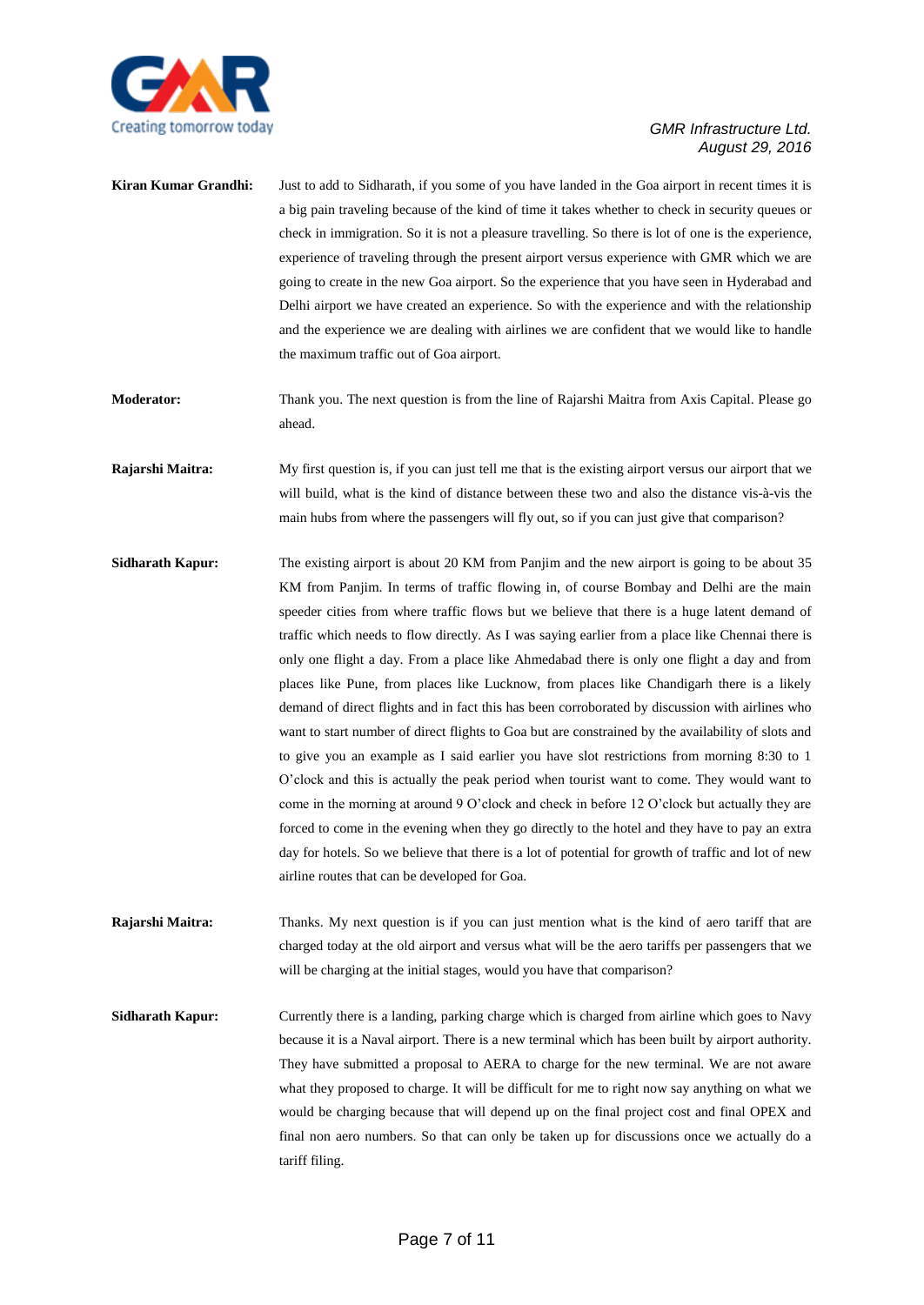

| Rajarshi Maitra:        | Just wanted to understand whether that could be a deterrent because obviously the old airport<br>which is running at full utilization now, so they can have lower tariff, lower aero charges and<br>still be profitable whereas new airports because initially the passengers will be lesser you will<br>have to charge us slightly higher number. So just wanted to get a sense how much that<br>differential could be? Will it be like $2x$ or something more or whether it will be like? |
|-------------------------|---------------------------------------------------------------------------------------------------------------------------------------------------------------------------------------------------------------------------------------------------------------------------------------------------------------------------------------------------------------------------------------------------------------------------------------------------------------------------------------------|
| <b>Sidharath Kapur:</b> | During our bids we have done a possible scenario assessment and we believe that we would<br>not be uncompetitive as far as the existing airport is concerned, I think that is the best I can<br>state at this point of time because there are number of variable factors which is going into<br>fixation of charges.                                                                                                                                                                        |
| Rajarshi Maitra:        | Okay, one last question. The ROE for the project I mean before the revenue share there is not<br>number as such that is there, I mean even a ballpark number, what should we consider for this<br>project, a regulated ROE number?                                                                                                                                                                                                                                                          |
| <b>Sidharath Kapur:</b> | As far as the regulator is concerned, it is giving us 16% ROE.                                                                                                                                                                                                                                                                                                                                                                                                                              |
| <b>Moderator:</b>       | Thank you. The next question is from the line of Ashish Shah from IDFC Securities. Please go<br>ahead.                                                                                                                                                                                                                                                                                                                                                                                      |
| <b>Ashish Shah:</b>     | Sir there was a thought in the government of restricting or capping the development charges<br>for airport at a particular rate per square meter or square feet something of that order. So is that<br>cap in force now and whether our project cost falls within that cap?                                                                                                                                                                                                                 |
| <b>Sidharath Kapur:</b> | Firstly, let me clarify that what has been stated by the regulator is certain indicative costs of<br>normative for construction both on air side as well as on terminal. If an airport, any airport                                                                                                                                                                                                                                                                                         |

which makes a tariff filing it goes to the regulator with a higher number, they will have to justify it, the regulator will appoint a committee and based on the justification they can consider a higher CAPEX also. So there needs to be a proper justification of process through which the cost has been derived. You have to go through a competitive bidding process etc. Ultimately it depends on the design of airport; it depends upon the material you use and also very specifically on the topography and the location of that project. So every airport has got a different cost structure. In our bid we have factored this in and our cost estimates are based up on the fact that we will be in a position to take regulatory approvals on our cost estimates. But ultimately the cost estimates are going to be dependent upon the final designs as well as the final master plan which is approved by the government of Goa. They may ask for better airport so in which case the regulator will have to consider that. Ultimately we will go through a bid process and derive the cost. So there cannot be any dispute as far as the final project cost number and we expect that the regulator will accept it.

**Ashish Shah:** But that cap as such has been is in force now or ...?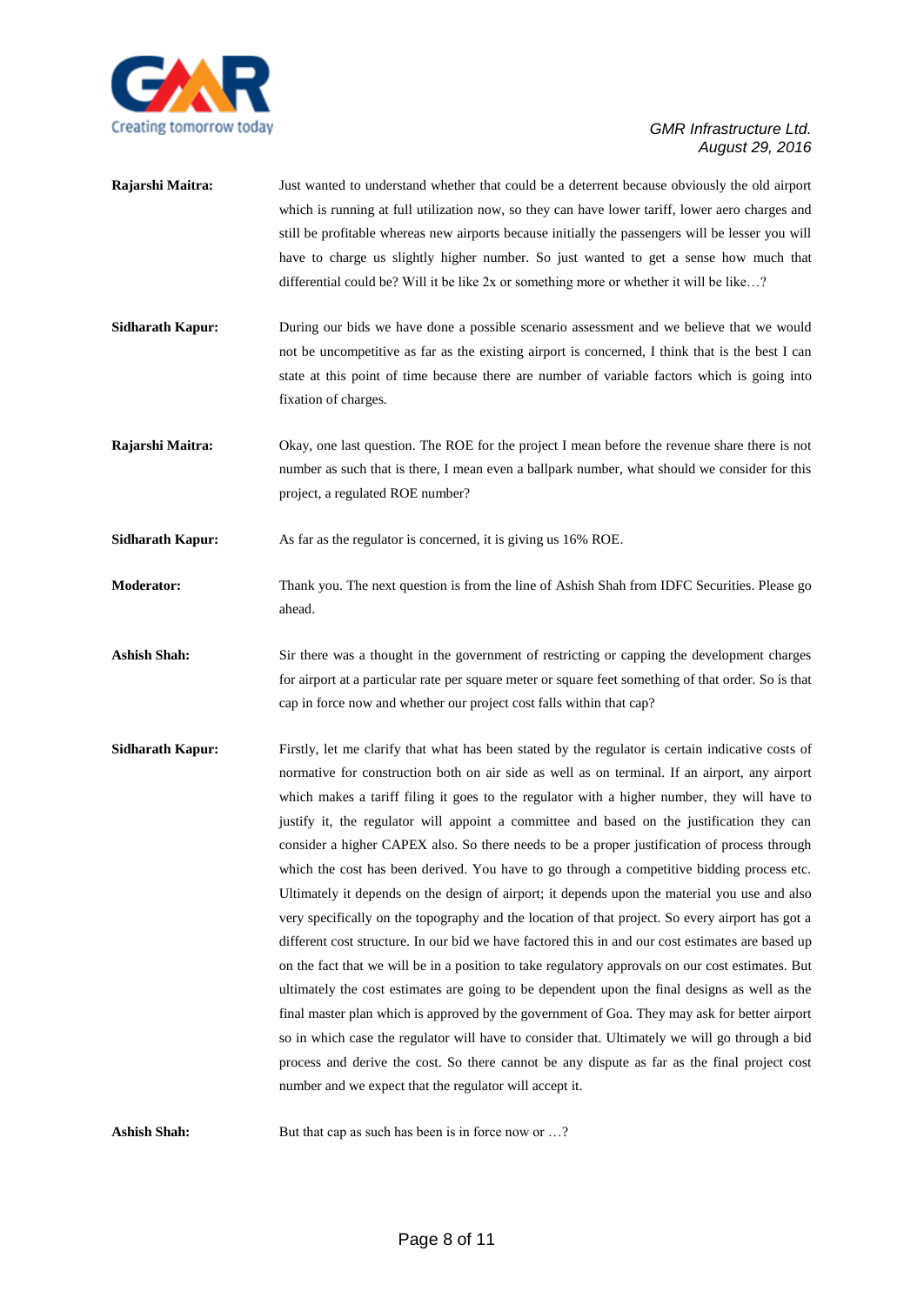

- **Kiran Kumar Grandhi:** Let me answer that. I think the regulator has suggested a process on how to regulate the process. So I think what we are saying at this point of time is we have factored the process prescribed by the regulator and we will follow the process and we will ensure that we meet that process. So all the cap that are indicative, I think the whole idea is that they have suggested a process to validate the CAPEX. So we factored all that in estimating our CAPEX.
- Ashish Shah: Sure, also could you share, it may be a little early but any guesses on what could be the initial traffic numbers, I mean what could you be expecting like 3-4 years of operation, how do you expect the ramp up to be?
- **Sidharath Kapur:** I think there are multiple factors to consider in assessing the first stage traffic. It is not a very simple process in this case because of one airport being constrained and second airport being unconstrained, it will depend on multiple factors but we expect that the entire traffic for Goa system, see what share I take, what share other airport take is very difficult to assess at this stage, we will get more clarity on it only once we actually opened the airport and make it available for traffic. But our expectation is that our traffic by 2022 is expected to double from now on. This is for the entire Goa system.
- Ashish Shah: So we are saying that from the traffic about 5.5 million in Goa by 22 we expect the traffic to double and you will have to see sort of what kind of share you….
- **Kiran Kumar Grandhi:** From that traffic how much we can take, what the existing airport will be able to operate at, all those are I think very difficult to predict at this point of time. You will get more clarity as we move along. So we have our own assessment but I think it will be too early to disclose at this point of time. So we have a more competitive assessment and how we want to compete. So we have all those strategies. So we have all the strategies that how we will capture this traffic of the entire Goa system, we will deploy that and I think we will only be able to disclose the strategies as we go along. It will be too early at this point of time.
- **Sidharath Kapur:** But anyway, what we are saying is that we are building the terminal for 7.7. So I think you can make your own guesses.
- Ashish Shah: And the terminal should be operational by 2020?

**Sidharath Kapur:** Yes, FY2021 should be the first year of operation,that is as per the 3 year period from financial closure.

- **Moderator:** Thank you. The next question is from the line of Dheeresh Pathak from Goldman Sachs. Please go ahead.
- **Dheeresh Pathak:** Just to under better the real estate rentals would also be subject to revenue share of 37% or they will not be subject?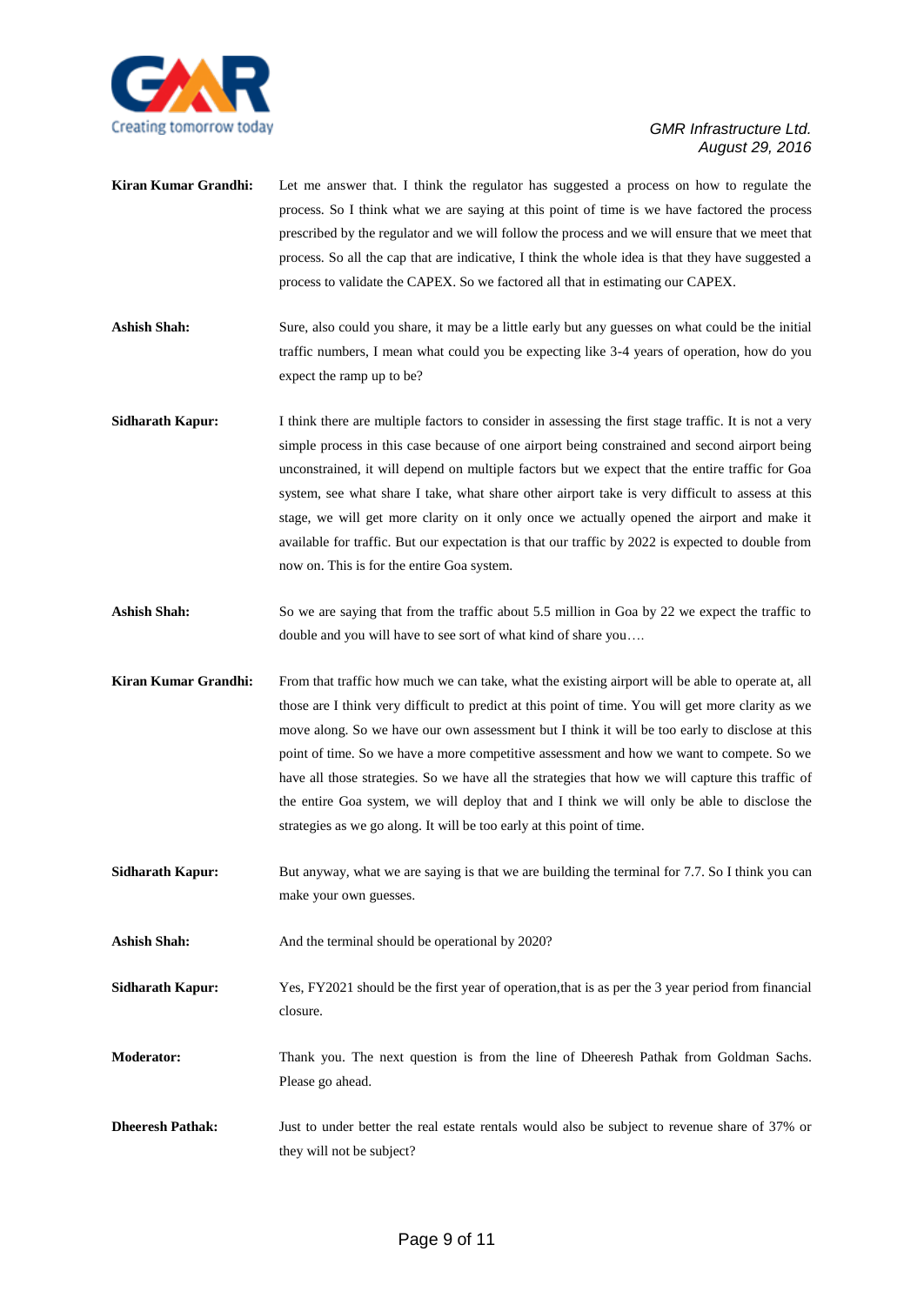

- **Sidharath <b>Kapur:** That is also subject to revenue share but I would really like to say that real estate is not a very big value driver in this project, the biggest value driver is the commercial as well as the traffic growth which will come in because as a tourist destination the commercial revenues are expected to be much more robust than an existing business airport or a typical airport in India.
- **Kiran Kumar Grandhi:** The spend per passenger what we have experienced in Airports the spend per passenger in leisure and tourist destination is a bit more when compared to the business destinations.
- **Dheeresh Pathak:** Okay in your internal scenario that you would have built, what is the range of project IRR that you think on a worse case you will get that and a good case you will get so much, so what is that internal IRR range that you thought, that you bid for 37%?
- **Sidharath Kapur:** So I think we are looking at a IRR of more than 20%.
- **Dheeresh Pathak:** At the equity level or the project level?
- **Sidharath Kapur:** Equity level.
- **Dheeresh Pathak:** With 2:1 or what is the debt equity?
- **Sidharath Kapur:** Debt equity is 70:30.

**Moderator:** Thank you. The next question is from the line of Atul Tiwari from Citigroup. Please go ahead.

- Atul Tiwari: A broader group level question, so we have been on a deleveraging drive for quite some time with the message that new projects are off the table, so what happen in this case that you bid for the project at 37% revenue share, why this departure from the earlier stated strategy of not taking any new projects and kind of deleveraging the balance sheet which was happening successfully till very recently?
- **Kiran Kumar Grandhi:** Let me rearticulate that. I have articulated in earlier scenario, in various interactions. So I think our strategy is asset light and asset right and idea is in this case in airport scenario our strategy is to pursue growth. I think in other sectors like energy and highways our strategy is not to add any capacity but what we have said is we will pursue a select growth opportunities in airport sector and that is the reason why we have pursued growth opportunities in airport like Cebu which has self-sustaining cash flows. So if you see in Cebu we have profits from the first year itself. So what we are seeing in this case is that if you look at in Goa which has a very attractive growth rates, attractive revenue potential and we believe this is a self-sustaining model in terms of CAPEX and profitability and we believe the Greenfield opportunity in Goa, we have a strong Greenfield experience in airports so this certainly adds to our portfolio in a positive manner. Whatever we add it should be adding value to the equity of the GMR Airports**.** Other sectors we are not growing. We are only growing in these opportunities, the airport sectors where we find the business case is strong. So we have done our strategies in